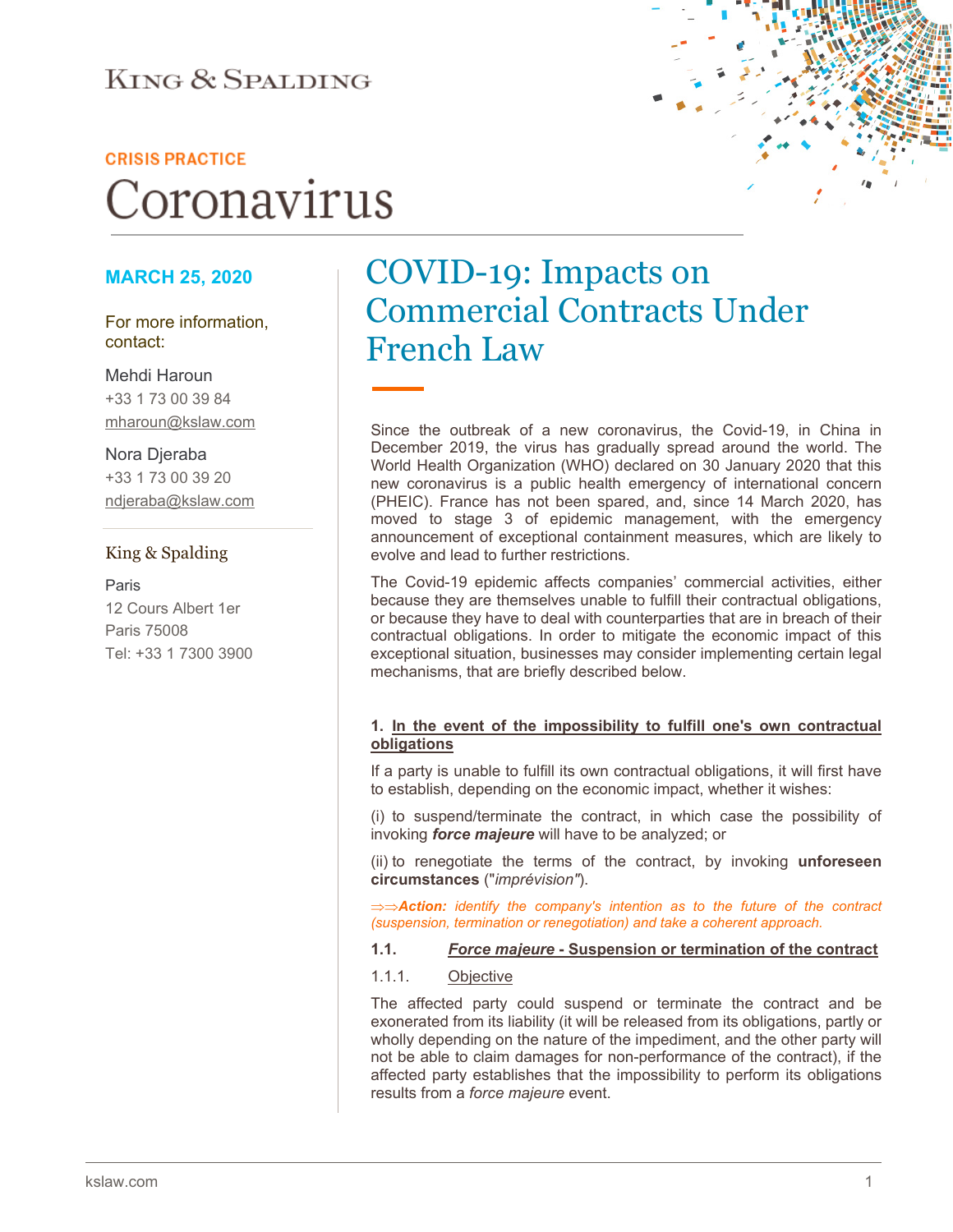

#### 1.1.2. Definition of a *force majeure* event

The first question to consider is whether the contract contains a definition of *force majeure* and/or provisions governing the termination of the contract.

> ⇒⇒*Action: verify the existence or not of a force majeure clause in the contract, whether the definition of force majeure refers to epidemics or government restrictive measures, identify the conditions for implementing the force majeure clause (the existence or not of a notification obligation, mandatory deadlines for implementation, etc.), and identify the consequences provided for in the contract in the event of a force majeure event (suspension, termination of the contract, etc.).*

In the absence of a contractual definition, reference should be made to the definition contained in Article 1218 of the French Civil Code, which provides that "*in contractual matters, there is force majeure when an event beyond the control of the debtor, which could not have been reasonably foreseen at the time of conclusion of the contract and whose effects could not be avoided by appropriate measures, prevents performance of its obligation by the debtor. If the impediment is temporary, performance of the obligation is suspended unless the resulting delay warrants termination of the contract. If the impediment is permanent, the contract shall automatically terminate, and the parties shall be released from their obligations in accordance with the terms and conditions provided under articles 1351 and 1351-1.*"

Therefore, *force majeure* is characterized under French law cumulatively by:

- (i) *an event beyond the debtor's control (externality)* An event is considered to be external to the parties when it is not caused by and does not depend on them. The Covid-19 epidemic would indeed be considered as an event which is beyond the control of the parties and is independent of the parties' will. More importantly, the measures taken by government as a result of Covid-19 such as the interruption of international flights decided by certain countries, for example, would also be considered as beyond the parties' control. However, it is unlikely that the externality test would be met if the impossibility to perform the contract stems from the company's employees exercising their withdrawal right ("*droit de retrait"*) because of the risk of contagion. Conversely, if the virus were to cause an infection of such a nature as to deprive the employer of its employees, independently of any actions from the employees themselves, then the condition of externality would be met;
- (ii) *an event which could not have been reasonably foreseen at the time of the entry into the contract (unforeseeability)* – If the contract was executed prior to 29 February 2020 (official declaration of the Covid-19 epidemic in France) or, for contracts entered into with foreign operators and in particular Chinese operators, before 30 January 2020 (declaration of PHEIC by the WHO), the legal *force majeure* would apply, without the need for the contract to expressly mention epidemics. However, if the contract was executed after 29 February 2020 (or 30 January 2020, at the global level), the Covid-19 epidemic would no longer be considered as unforeseeable as it could have been reasonably anticipated that governmental measures would be taken in the event of an aggravation of the epidemic and, consequently, the coronavirus would not be considered as a *force majeure* event exonerating the company from its contractual obligations, unless the parties had expressly provided for epidemics *per se* as a *force majeure* event in the contract; and
- (iii) *an event whose effects cannot be overcome by appropriate measures (impossibility)* The event must render performance of the contract practically impossible and not merely more expensive or more complicated. It is therefore necessary, in order to validly invoke *force majeure*, to demonstrate the existence of an absolute impediment. The criterion of the practical impossibility must be assessed on a case-by-case basis and the peculiarity in the case of an epidemic such as that of Covid-19 is that the assessment of the practical impossibility is likely to evolve over time, depending in particular on the degree of constraint imposed by the governmental restrictive measures which might be introduced in the days and weeks to come. Indeed, while the virus, as such, may not allow the condition of practical impossibility to be met, the various measures taken by some governments could however render the performance of the contract in effect impossible. This is the case of certain very strict containment measures enacted in China or Italy. The measures currently taken in France, for example, might not seem, at this stage, sufficient to render performance of a contract impossible since, on a simple sworn statement, it is possible to go to one's place of work when working remotely is impossible or when remote working has not been put in place by the employer. Similarly, travel restrictions and the suspension of many flights, or even the shutdown of some airports, may prevent the performance of certain obligations, particularly when these are carried out by incoming expatriates on a rotational basis. If the contract concerns, for example, the organization of an event which has become impossible because of the government measures prohibiting since 14 March 2020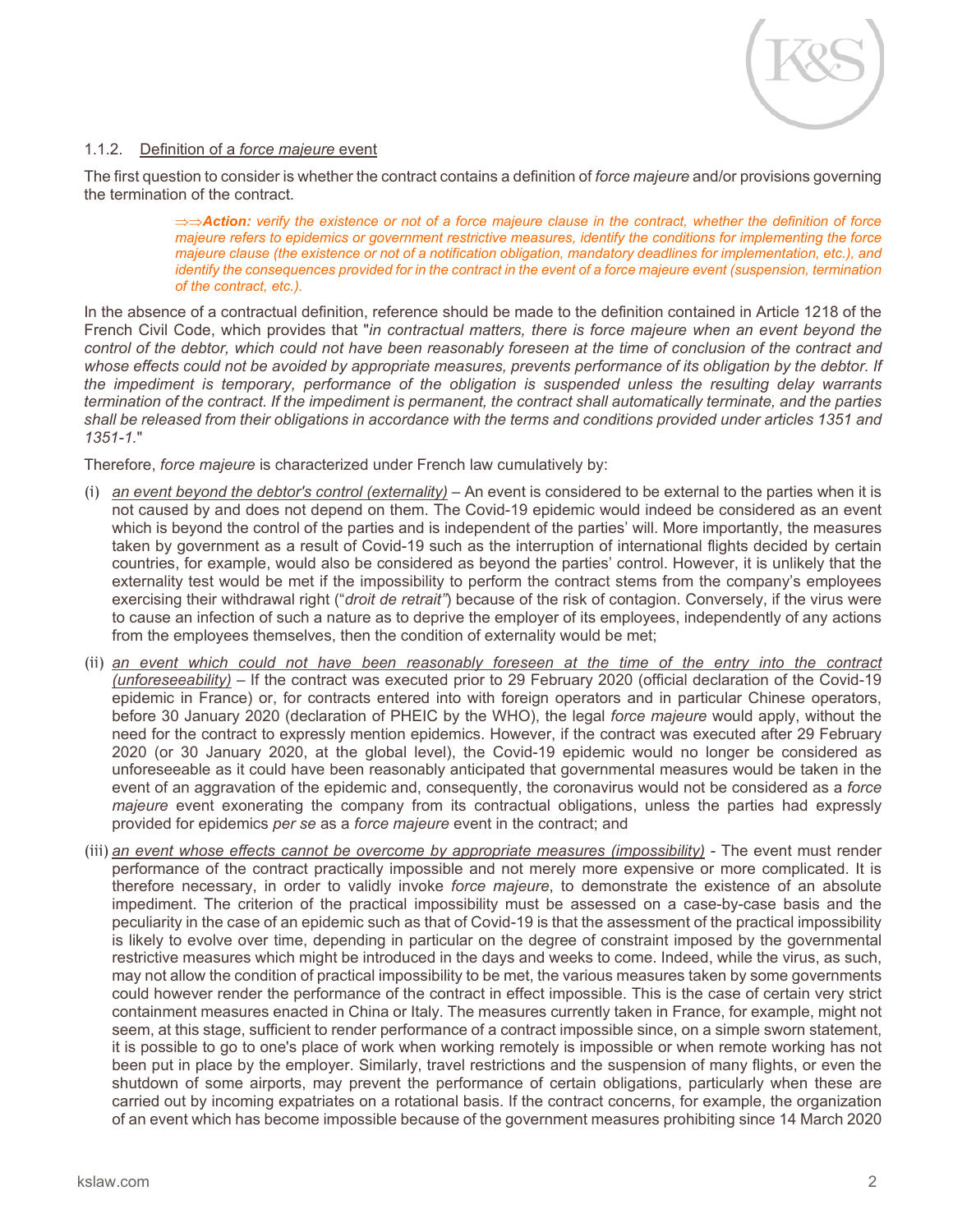

certain establishments from receiving the public and prohibiting any gathering, meeting or activity involving more than 100 people simultaneously in a closed or open environment, it could be argued that the closures at the request of the government and the confinement are a "*Fait du Prince*", (*i.e.* an act of Government) resulting from a unilateral decision of the administration against which the organizer of the event cannot object.

In the past, French case law has ruled out the qualification of *force majeure* invoked on the grounds of an epidemic (i) because the Chikungunya epidemic could not have been considered unforeseeable and impossible to be overcome since this illness, relieved by analgesics, was generally curable and the contractor could have fulfilled its obligations during that period<sup>1</sup>, (ii) because the Ebola virus did not render the performance of the obligations impossible<sup>2</sup>, (iii) because the Dengue fever epidemic was of a recurrent and therefore predictable nature<sup>[3](#page-4-2)</sup>, (iv) because no causal link was characterized between the Ebola virus and the decline in the company's activity<sup>[4](#page-4-3)</sup>, and (v) because the existence of the H1N1 virus had been widely announced and foreseen even before the implementation of specific health regulations<sup>[5](#page-4-4)</sup>.

The burden will therefore be on the party invoking *force majeure* to prove that the criteria described above are met and, in particular, the impossibility of setting up alternative measures to enable performance of the obligations and the causal link between Covid-19 and the impossibility of performing one's obligations. As regards the criterion of unforeseeability, it should be considered to be met for contracts concluded before the official declaration of the epidemic in France (or at the global level). With regard to contracts entered into after these dates, the company could be faced with the argument that the condition of unforeseeability is not met.

One might attempt to use the concept of fortuitous occurrence ("*cas fortuit"*), which would have more flexible conditions than *force majeure* while benefiting from the same exonerating effect in accordance with the former Article 1148 of the French Civil Code, as this may have been used in the past. It should however be noted that this concept merely enabled an exemption from liability and not the suspension of the obligation. Moreover, the most recent trend in French case law is to consider *cas fortuit* as synonymous with *force majeure*. Moreover, this concept has not been included in the new Civil Code of 2016 as a ground to suspend an obligation and/or to exonerate the contractual liability for non-performance of the obligation.

> ⇒⇒*Action: analyze the criteria of force majeure on a case-by-case basis, through an exhaustive review of the contracts.*

#### 1.1.3. Identification of the economic impact of the Covid-19 epidemic on the contract

The party invoking the *force majeure* will have to identify the impact of the Covid-19 epidemic on the contract and to justify the fact that it prevents the performance of the contractual obligations. Therefore:

- *in the event of a partial impediment,* a party will only be released from the obligations affected by the *force majeure* event in the case of a partial impossibility to perform the contract (insofar as the said obligations are not material obligations under the contract);
- in the event of a temporary impediment, the obligations will be suspended, unless the delay and the consequences which may result from this suspension for the counterparty would justify the termination of the contract; and
- in the event of a permanent impediment, the contract will be automatically terminated, and the parties will be released from their respective obligations (with reciprocal restitutions).

Some elementary precautions must also be taken before declaring *force majeure*. Indeed, services suspended on grounds of *force majeure* will obviously no longer have to be paid for (save as expressly otherwise provided for in the contract). Suspending one's services therefore entails a loss of income that should be carefully anticipated, especially in the current situation which is likely to last for some length of time. In addition, a company can be both a service provider and a service recipient. A consistent approach with regard to the qualification of *force majeure* must be adopted, based on a detailed analysis of the company's contracts.

#### ⇒⇒*Action: verify the economic impact on the contract.*

#### 1.1.4. Further considerations

Notification / Communication - This will entail verifying whether the contract provides for specific provisions on the modalities and timing relating to the notification of a *force majeure* event, before reaching out to the counterparty to notify the impossibility of performing the contractual obligations, together with showing the causal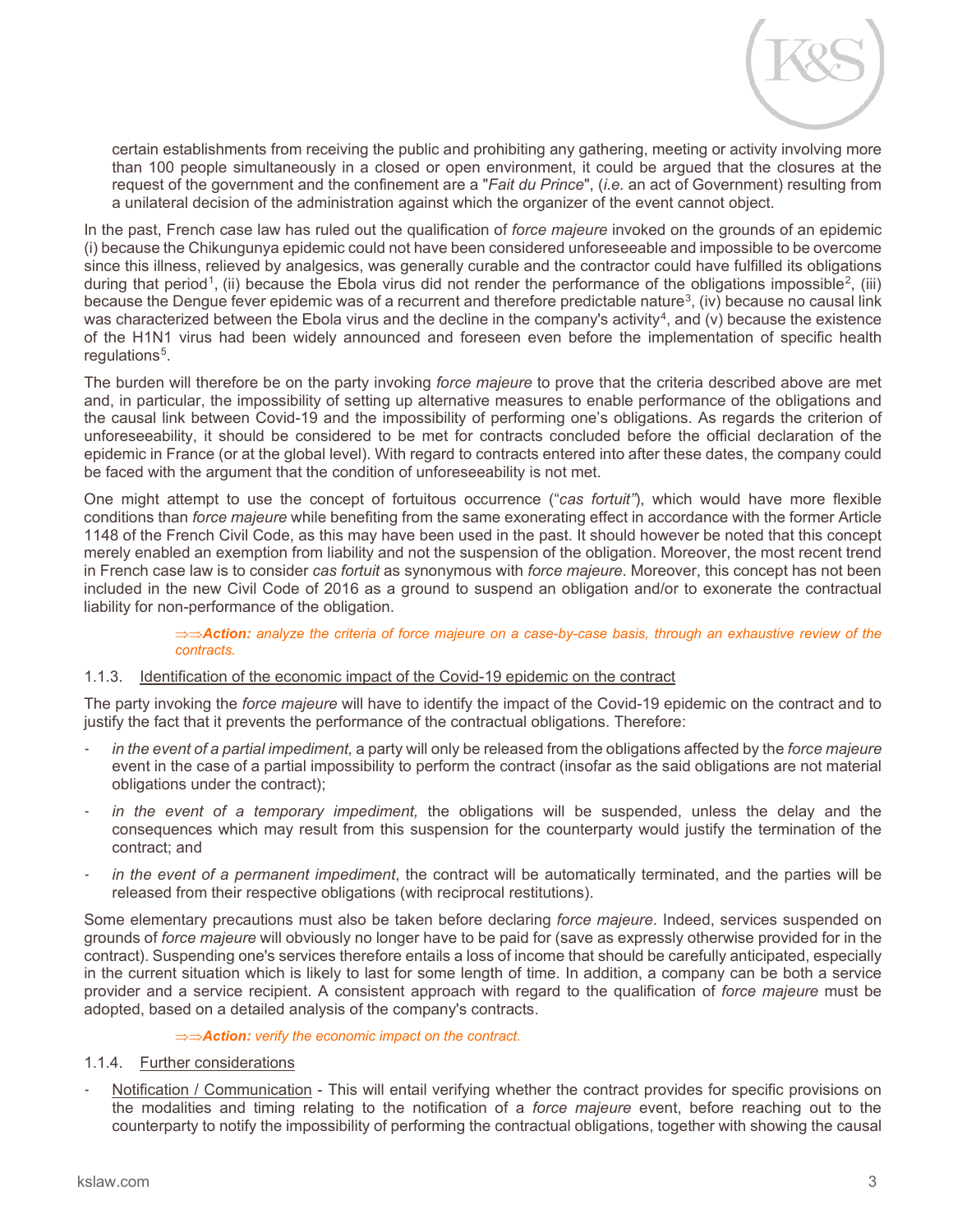

link between the delay or the impediment to meet the contractual obligations and the Covid-19 epidemic, and, if necessary, negotiating reasonable alternative measures in order to continue to perform the contract. The contractually agreed notification period is sometimes strict, and failure to comply with it may result - if expressly provided for in the contract- in the loss of the right to invoke *force majeure*.

Good faith - Pursuant to Article 1104 of the French Civil Code, contracts must be performed in good faith and this provision is deemed a matter of public policy. The company must ensure that it complies with this good faith obligation, particularly with respect to the timing of the notification, the content of the information shared with the counterparty, the cooperation with the other party, etc.

⇒⇒*Action: verify the opportunity / necessity to notify force majeure to the counterparty.*

#### **1.2. Unforeseen circumstances ("***imprévision***") – Renegotiation of the contract**

#### 1.2.1. Objective

The party relying on this concept would be able to require a renegotiation (revision or adaptation of the contract) in order to reduce the financial impact (e.g., by renegotiating the late penalties) or the termination of the contract, provided that the contract was entered into after 1st October 2016. It should be noted that while *imprévision* may aim at maintaining the contractual relationship while adapting it, it may nevertheless lead to its termination. This is a risk to be taken into account.

#### 1.2.2. Definition of unforeseen circumstances ("*imprévision*")

The theory of *imprévision* was introduced in Article 1195 of the new French Civil Code of 2016.

Before considering the conditions for implementing *imprévision*, it will be necessary to make sure that the contract does not contain a clause defining the unforeseen circumstances or excluding the application of Article 1195 of the Civil Code.

#### ⇒⇒*Action : verify that the contract does not rule out imprévision.*

Article 1195 of the French Civil Code provides that "*if a change of circumstances unforeseeable at the time of conclusion of the contract renders performance excessively onerous for a party who had not agreed to bear the risk, that party may request a renegotiation of the contract from the other contracting party. This party shall continue to perform its obligations during the renegotiation. In the event of refusal or failure of the renegotiation, the parties may agree to terminate the contract, on the date and under terms they determine, or request, by mutual agreement, the court to adapt the contract. If no agreement is reached within a reasonable period of time, the court may, at the*  request of one of the parties, revise or terminate the contract, on the date and under the conditions the court shall *determine."*

In the event that the company sees its obligations impacted by the Covid-19 epidemic, but without wishing to invoke *force majeure*, it may possibly request the other contracting party to renegotiate the terms of the contract due to an unforeseen change of circumstances rendering the performance of its obligations excessively onerous. Here again, however, it will be necessary to be able to demonstrate the unforeseeable nature of the change of circumstances at the time of the entry into the contract.

Nevertheless, it should be noted that, in the absence of an agreement between the parties, the contract continues to apply unless the relevant court orders its termination. However, due to the current health crisis, the courts are functioning at a slower pace, rendering the possibility to lodge a claim for termination before a court theoretical, in the current situation.

> ⇒⇒*Action: verify that the conditions for invoking "imprévision" are met on a case-by-case basis, identify the elements for renegotiation and reach out to the counterparty.*

#### **2. In the event of non-performance by the counterparty**

In the event that a party to a contract were to raise the issues it is facing as the result of the current situation, while not being in a position to validly invoke *force majeure* or *imprévision*, the other party could consider several options to reduce the impact of its contracting counterparty's failure to perform as a result of the Covid-19 epidemic, in particular: